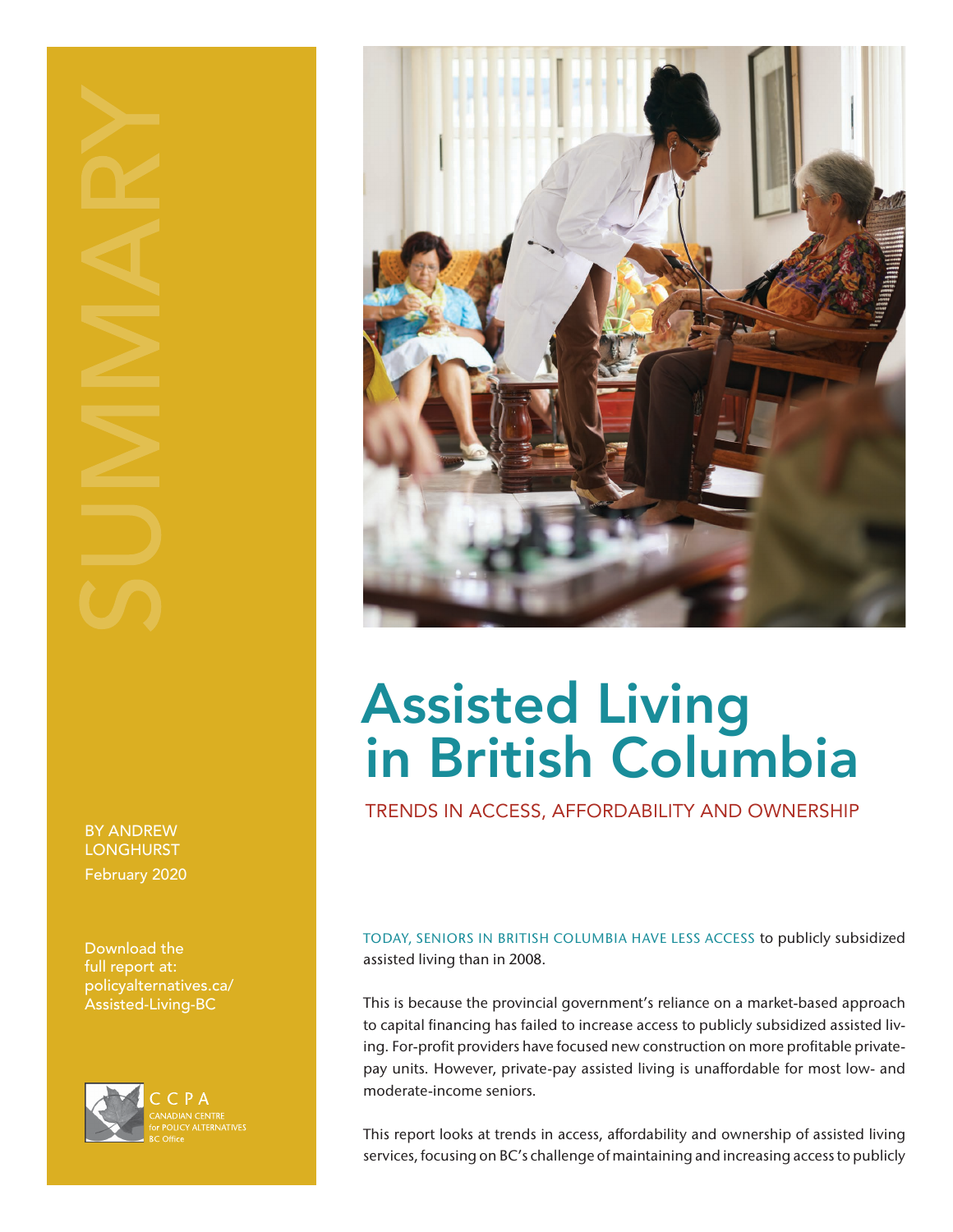

subsidized assisted living. More specifically, the report examines the effects of the provincial policy approach that relies on private-sector financing for new assisted living facilities. It determines that this policy approach has not been effective.

The provincial government's reliance on a market-based approach to capital financing has failed to increase access to publicly subsidized assisted living.

Part I explains the policy and fiscal context under which the assisted living model originated in BC. Part II uses Ministry of Health data to demonstrate that the result of the government's capital financing decisions means seniors have less access to publicly subsidized assisted living today than in 2008. Part III turns to the broader public policy implications of relying on private-sector financing. It analyzes what share of seniors' care is controlled by corporate chains and why the financialized business practices of these chains are a risk to seniors and the public health care system.

## Policy and fiscal context of assisted living in British Columbia

In 2002, the BC government introduced a new assisted living model with the promise that it was an appropriate substitute for long-term care and would allow more seniors to live in home-like settings. At the time, this direction was attractive because it was assumed that the cost of assisted living to government would be about half the cost of long-term care. Available evidence did not support this rationale then, nor can it be justified now.

Also in 2002, the BC government embarked on a far-reaching agenda of fiscal austerity that included program cuts, public-sector layoffs and health care privatization. In particular, the provincial government aimed to reduce public capital spending by attracting private-sector investors to finance new capital infrastructure through public-private partnerships (P3s).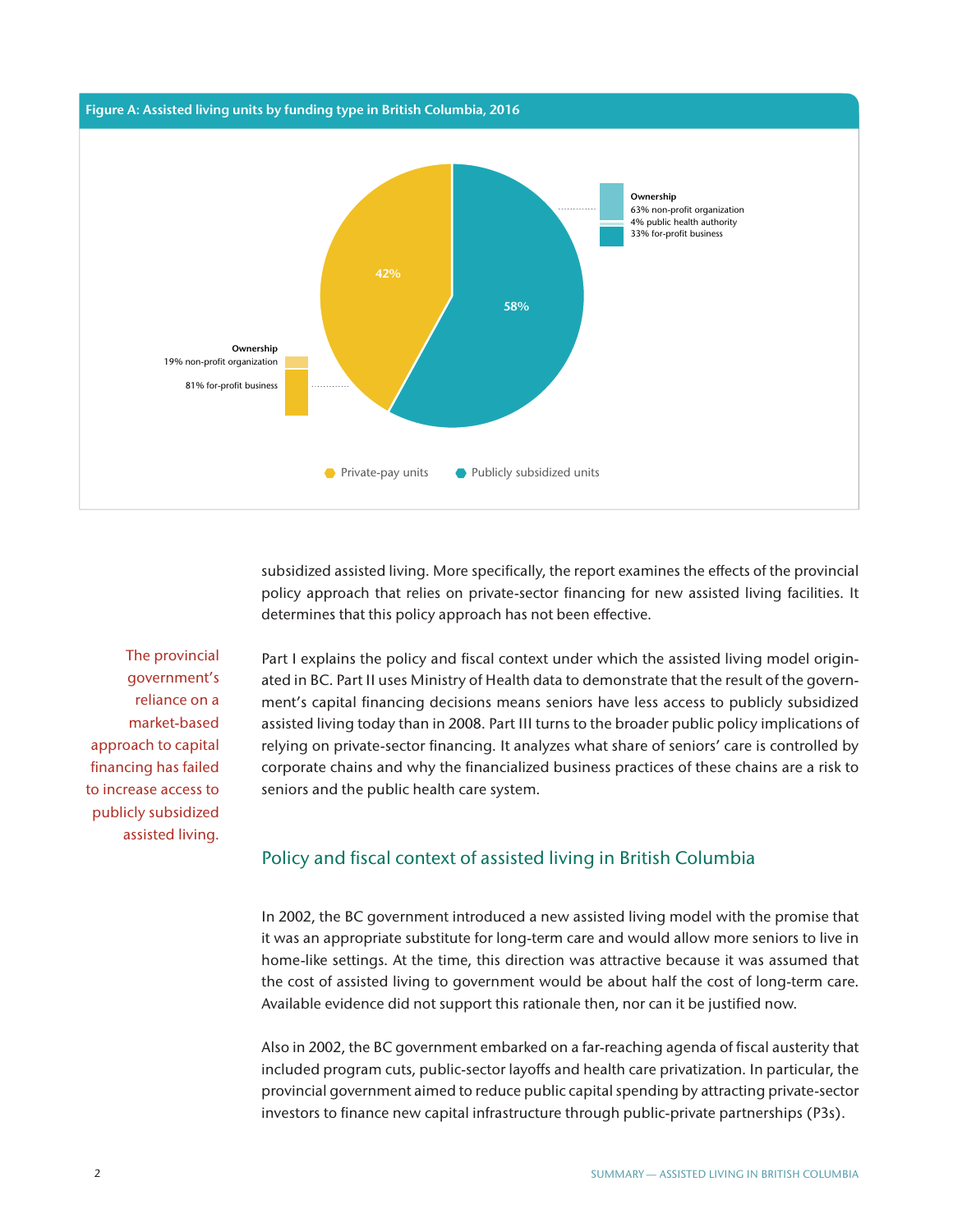

Aside from an initial injection of federal and provincial capital funding in the early 2000s, virtually all new assisted living and long-term care infrastructure in BC has been financed through a public-private partnership approach. A health authority and an operator sign a contract for an indefinite term. The operator receives a per diem (daily resident rate) from both the health authority (for care services) and BC Housing, a crown corporation (for housing costs).

Assisted living thus evolved as a new model of seniors' care that favoured investment from the private, for-profit sector—an approach aligned with the provincial government's fiscal austerity objectives in the early 2000s.

Unlike other P3 arrangements where government assumes ownership over the capital asset at the end of the contract term, BC's P3 model of financing assisted living and long-term care infrastructure means that British Columbians pay for the assisted living infrastructure but the private sector owns it. Thus, only the private-sector partners realize the benefits of asset ownership (including increased property value).

But this policy approach is not working. This report shows that access to publicly subsidized units has fallen and the private, for-profit sector—especially corporate chains—are more likely to build private-pay assisted living units where the rate of return on capital invested is higher.

This report shows that access to publicly subsidized units has fallen and the private, for-profit sector—especially corporate chains are more likely to build private-pay assisted living units.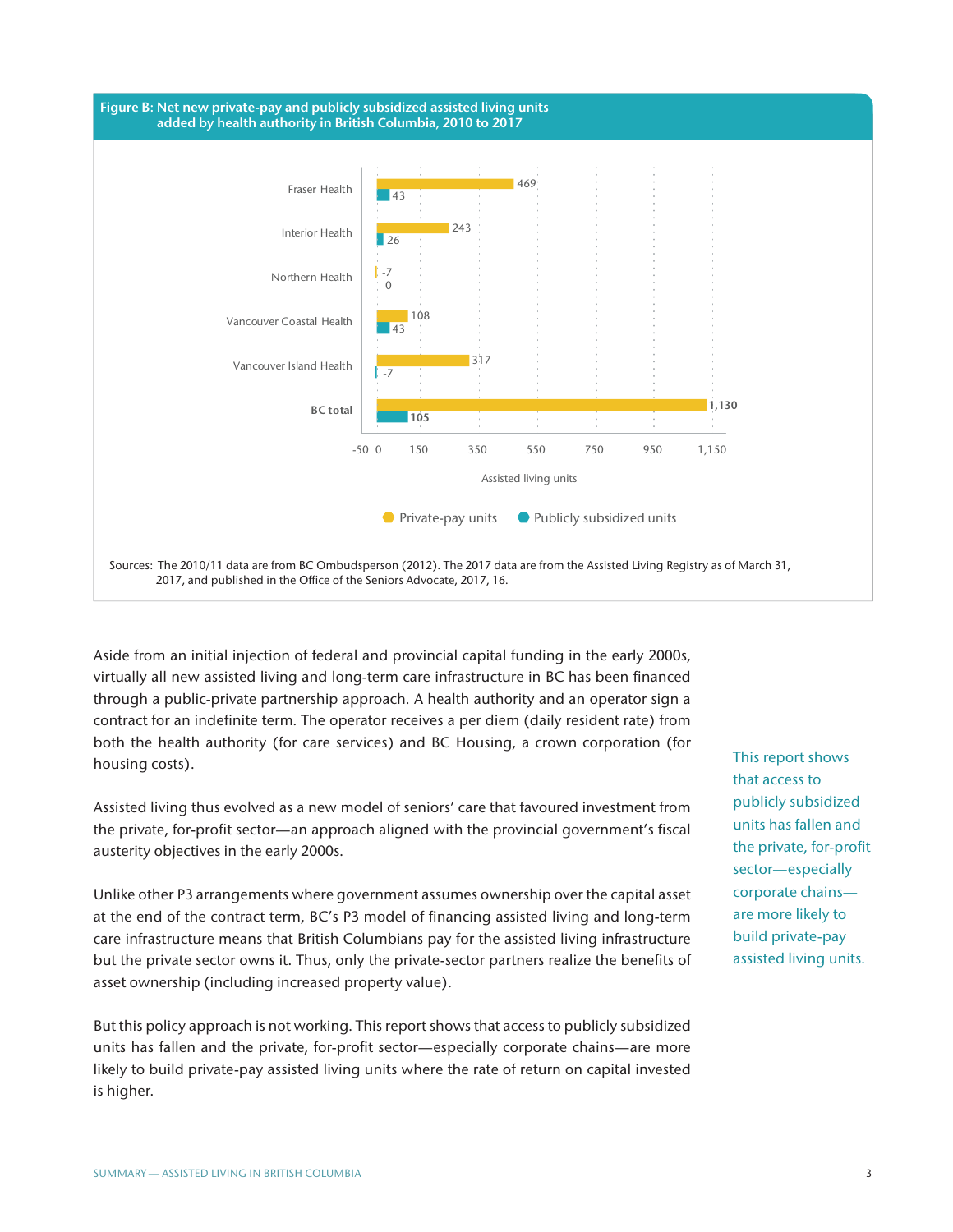## Declining access to publicly subsidized assisted living

In 2016, 63 per cent of all publicly subsidized assisted living units in BC were owned and operated by non-profit organizations, and 33 per cent were for-profit owned and operated (see Figure A). Health authorities owned only 4 per cent of publicly subsidized units in 2016. Of the total number of private-pay units in BC, 81 per cent were in the for-profit sector while 19 per cent were owned and operated by non-profit organizations.

Between 2010 and 2017, BC added only 105 new publicly subsidized assisted living units (Figure B). And while the number of publicly subsidized assisted living units marginally increased in absolute terms between 2008 and 2017, access to publicly subsidized units fell by 17 per cent in BC. This access is measured by the number of units relative to the population of seniors aged 75 and over who are likely to require assisted living.

In BC in 2008, there were 14.7 publicly subsidized assisted living units per 1,000 seniors 75 and over, but by 2017 that number had fallen to only 12.2 units.

In four of the five regional health authorities in BC, access to publicly subsidized units fell between 2008 and 2017: Vancouver Coastal Health (-25 per cent), Fraser Health (-19 per cent), Vancouver Island Health (-17 per cent), and Interior Health (-11 per cent). The assisted living access rate increased by 5 per cent in Northern Health over this period. In 2017, Vancouver Coastal Health had the lowest number of units relative to the population aged 75 and over (10 units per 1,000 seniors).

As access to publicly subsidized assisted living has fallen, the private-pay assisted living market has benefited.

## Private-pay assisted living unaffordable for many BC seniors

Drawing on data from Statistics Canada and the Canada Mortgage and Housing Corporation (CMHC), the cost of private-pay assisted living exceeds the financial resources of seniors at or below the median income.

The CMHC definition of affordable housing assumes that households should spend no more than 30 per cent of their income on housing. BC seniors couples at the median income (\$61,900) can scarcely afford an average rent, private-pay *bachelor unit* (39 per cent of their income). Only with considerable financial difficulty and risk can they afford a private-pay *one-bedroom unit* (58 per cent of their income). For seniors living alone, even a bachelor suite would require over 80 per cent of their income, which is clearly unaffordable.

The effect of declining access to publicly subsidized assisted living means that private-pay assisted living often becomes the last resort for seniors and their families, and trends suggest that the private-pay market is likely to become even more unaffordable over time.

As access to publicly subsidized assisted living has fallen, the private-pay assisted living market has benefited.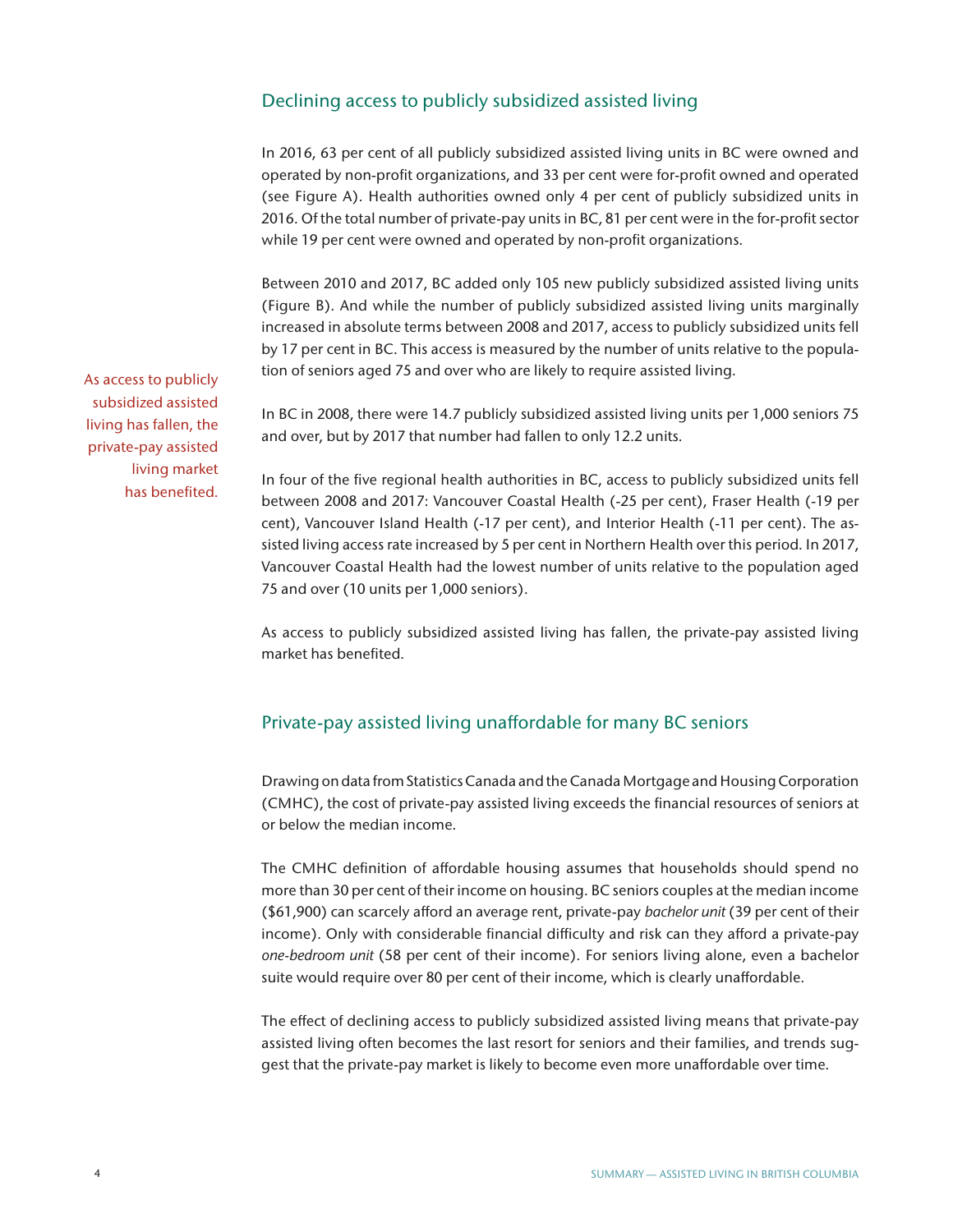# For-profit ownership, corporate chains and the financialization of seniors' care

The absence of significant ongoing public capital funding to support health authorities and non-profit organizations in developing new spaces has meant that very few new publicly subsidized assisted living facilities are being built. This lack of public capacity has benefited the private-pay market as some seniors and families will—in the absence of alternatives pay for private-pay care even if it puts significant pressure on their financial resources.

For-profit companies are more likely to build and own private-pay units when the government fails to provide publicly subsidized ones. We know this from the fact that 81 per cent of private-pay units in BC are owned by for-profit businesses (Figure A).

A stagnant supply of publicly subsidized units has significant financial consequences for seniors and their families, given the reality that most lower- and middle-income seniors cannot afford private-pay assisted living.

Corporate chain consolidation in seniors' care is a reflection of *financialization* in the health care and housing sectors. Financialization occurs when traditionally non-financial firms become dominated by, or increasingly engage in, practices that have been common to the financial sector.

Globally, there is growing interest among investors in seniors' care because assisted living and long-term care are capital-intensive and require real estate. Therefore, seniors' care facilities and housing are treated as financial commodities that are attractive to global capital markets.

Financial services giant UBS identifies Canada as the second most-attractive market for investing in independent living, assisted living and long-term care facilities behind Japan and slightly ahead of the US. For-profit assisted living operators can expect a 30 to 40 per cent operating margin compared to 15 to 25 per cent in long-term care. Ultimately, investors are interested in the real estate assets in seniors' care.

In 2016, corporate chains controlled 29 per cent of publicly subsidized spaces and 66 per cent of private-pay assisted living and long-term care spaces in BC. Although chains did not control the majority of total assisted living and long-term care units in 2016, they had a strong presence in BC, particularly in the private-pay segment of the seniors' care sector.

The BC government's longstanding reliance on attracting private capital into the seniors' care sector has benefited corporate chains with the ability to finance new developments.

There are three main concerns with financialized corporate chains increasing their dominance in BC:

• First, government can finance new seniors' care infrastructure at a lower rate than the private sector. BC is thus paying more by relying on private-sector financing,

Investors are interested in the real estate assets in seniors' care.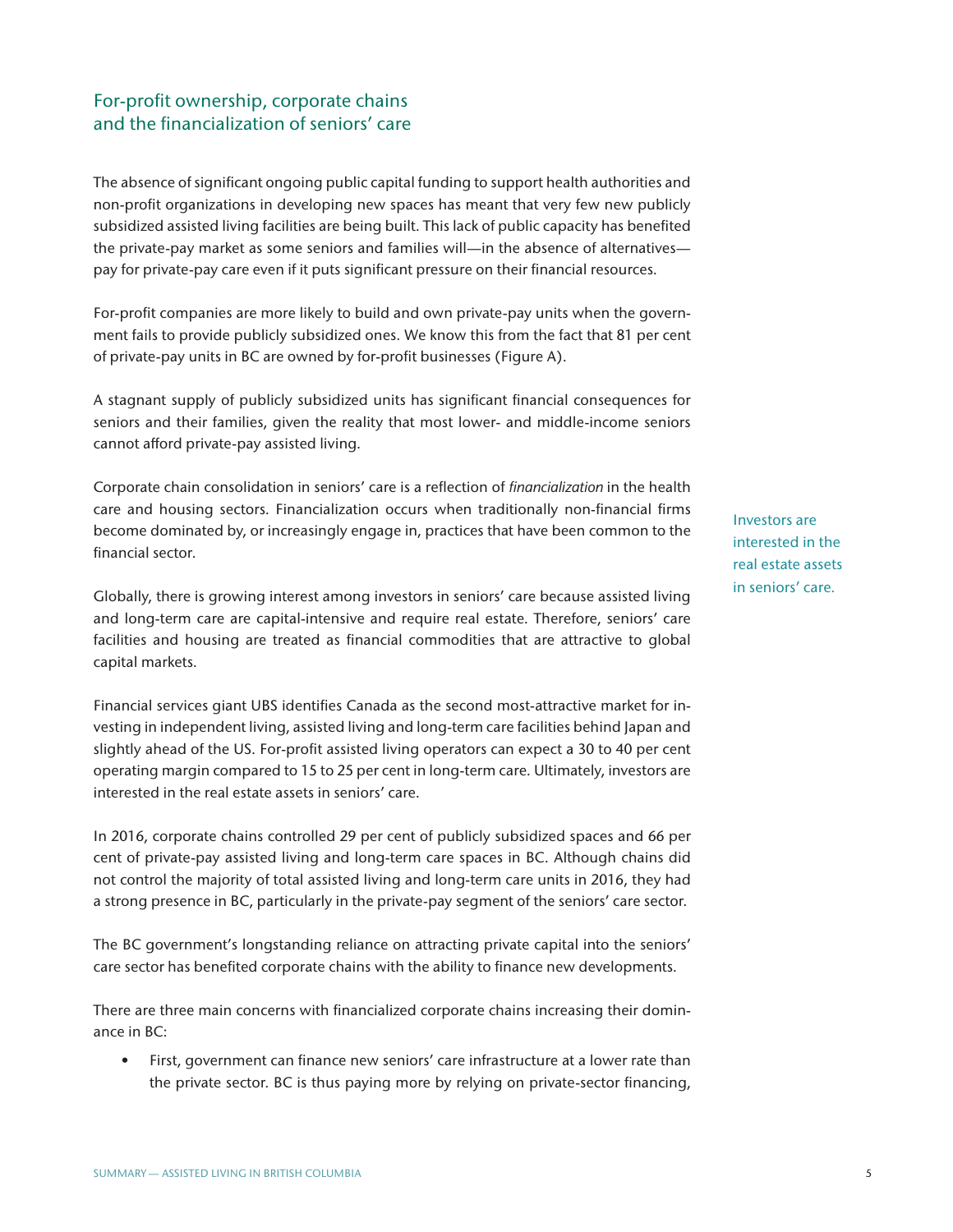The financialization of seniors' care is at odds with the basic social purpose of providing care to vulnerable seniors, many of whom have low and moderate incomes and cannot afford private-pay services. but getting less capital infrastructure than it would through government financing and working with the non-profit sector and public health authorities.

- Second, as a handful of financialized corporate chains increase their market share of publicly subsidized capacity, government becomes increasingly reliant on these chains for the delivery of publicly subsidized services.
- Third, we do not know what effect business practices of financialized corporate chains has on the quality of care, but based on the evidence from the long-term care sector, more research is required.

In sum, the financialization of seniors' care—in which real estate assets are treated as financial commodities to be bought and sold on international markets—is at odds with the basic social purpose of providing care to vulnerable seniors, many of whom have low and moderate incomes and cannot afford private-pay services.

A lack of provincial government capital funding has constrained the expansion of publicly subsidized assisted living services provided by public health authorities and non-profit organizations. The private-pay assisted living market grew more quickly than the supply of publicly subsidized assisted living units between 2008 and 2017. And, financialized corporate chains benefit from a policy approach that relies on the private sector to finance construction and deliver assisted living services. Chains are more likely than non-profits and small companies to have access to capital on the scale required to build seniors' care infrastructure.

Also, government has no long-term guarantee that these publicly funded, privately owned assets will remain part of the publicly subsidized seniors' care system. Ultimately, however, it is the failure of provincial governments to invest in new public and non-profit-owned assisted living units that has contributed to the shortfall in publicly subsidized spaces.

This report makes two major recommendations:

- 1. Create new capital and operating funding opportunities for non-profit organizations and health authorities to increase the supply of publicly subsidized assisted living units as part of a home and community care capital and operating funding plan. The most effective way to address the shortfall in access to publicly subsidized care is to create new capital and operating funding opportunities for nonprofit organizations and regional health authorities to develop publicly subsidized assisted living facilities. These should begin in communities where new units are most urgently needed.
- 2. Require detailed disclosure and public reporting to improve transparency and accountability in assisted living and long-term care. A large body of evidence demonstrates the importance of public disclosure and reporting of ownership, costs and quality of services to enhance accountability and transparency in the seniors' care sector.